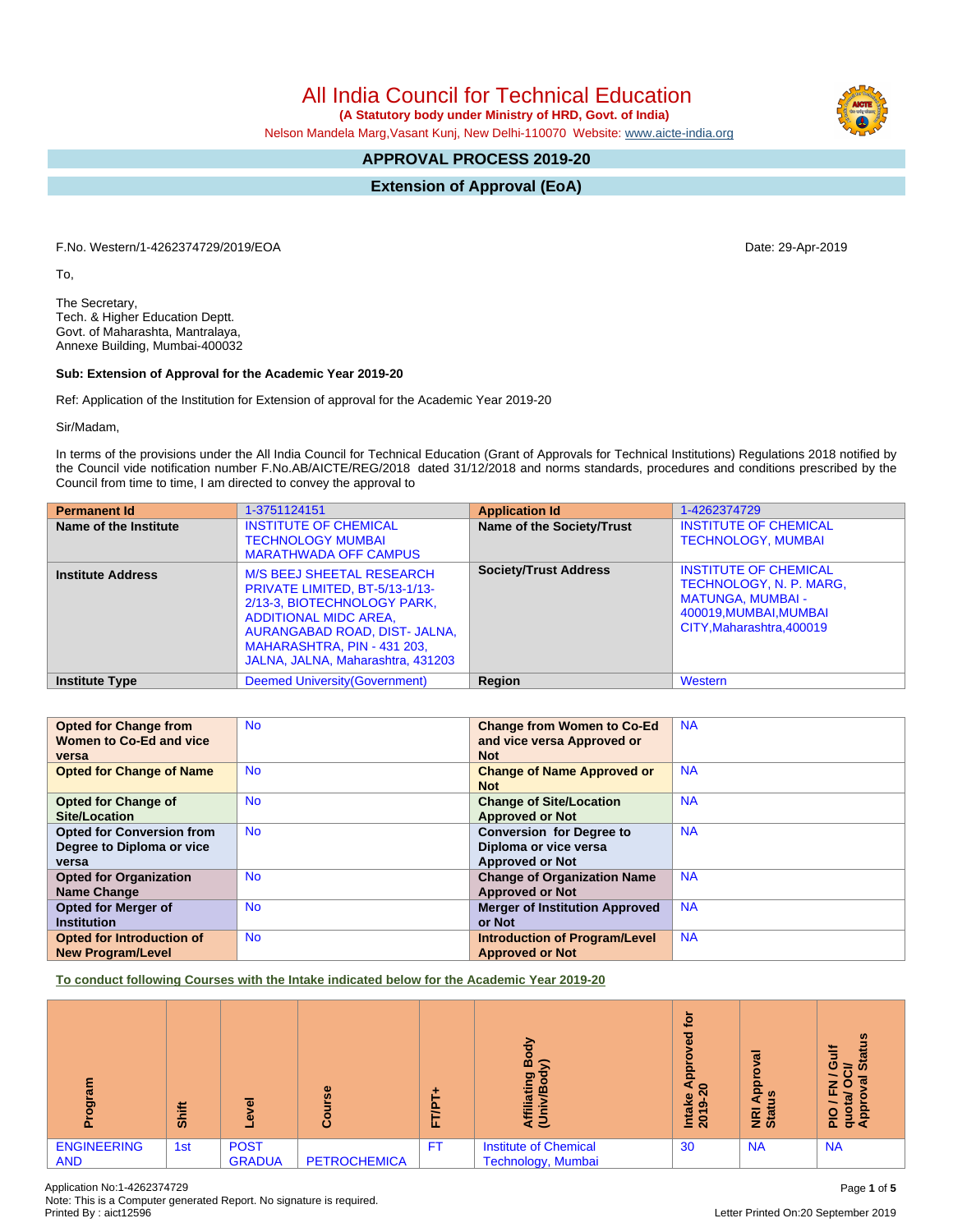| <b>TECHNOLOGY</b>                                     |     | <b>TE</b>                                                  | <b>L ENGINEERING</b>                                                           |           |                                                    |                 |           |           |
|-------------------------------------------------------|-----|------------------------------------------------------------|--------------------------------------------------------------------------------|-----------|----------------------------------------------------|-----------------|-----------|-----------|
| <b>ENGINEERING</b><br><b>AND</b><br><b>TECHNOLOGY</b> | 1st | <b>POST</b><br><b>GRADUA</b><br>TE.                        | <b>POLYMER</b><br><b>ENGINEERING</b><br><b>AND</b><br><b>TECHNOLOGY</b>        | <b>FT</b> | <b>Institute of Chemical</b><br>Technology, Mumbai | 30              | <b>NA</b> | <b>NA</b> |
| <b>ENGINEERING</b><br><b>AND</b><br><b>TECHNOLOGY</b> | 1st | <b>POST</b><br><b>GRADUA</b><br>TE.                        | <b>FIBRES AND</b><br><b>TEXTILES</b><br><b>PROCESSING</b><br><b>TECHNOLOGY</b> | <b>FT</b> | <b>Institute of Chemical</b><br>Technology, Mumbai | 30              | <b>NA</b> | <b>NA</b> |
| <b>ENGINEERING</b><br><b>AND</b><br><b>TECHNOLOGY</b> | 1st | <b>POST</b><br><b>GRADUA</b><br>TE.                        | <b>FOOD</b><br><b>ENGINEERING</b><br><b>AND</b><br><b>TECHNOLOGY</b>           | <b>FT</b> | <b>Institute of Chemical</b><br>Technology, Mumbai | 30              | <b>NA</b> | <b>NA</b> |
| <b>ENGINEERING</b><br><b>AND</b><br><b>TECHNOLOGY</b> | 1st | <b>POST</b><br><b>GRADUA</b><br><b>TE</b>                  | <b>PHARMCEUTICA</b><br><b>L TECHNOLOGY</b>                                     | FT.       | <b>Institute of Chemical</b><br>Technology, Mumbai | 30              | <b>NA</b> | <b>NA</b> |
| <b>ENGINEERING</b><br><b>AND</b><br><b>TECHNOLOGY</b> | 1st | <b>POST</b><br><b>GRADUA</b><br><b>TE</b>                  | <b>LIPID</b><br><b>ENGINEERING</b>                                             | FT.       | <b>Institute of Chemical</b><br>Technology, Mumbai | 30              | <b>NA</b> | <b>NA</b> |
| <b>ENGINEERING</b><br><b>AND</b><br><b>TECHNOLOGY</b> | 1st | <b>DOCTOR</b><br><b>OF</b><br><b>PHILOSO</b><br><b>PHY</b> | <b>ENERGY</b><br><b>ENGINEERING</b>                                            | <b>FT</b> | <b>Institute of Chemical</b><br>Technology, Mumbai | 20              | <b>NA</b> | <b>NA</b> |
| <b>ENGINEERING</b><br><b>AND</b><br><b>TECHNOLOGY</b> | 1st | <b>DOCTOR</b><br><b>OF</b><br><b>PHILOSO</b><br><b>PHY</b> | <b>PETROCHEMICA</b><br><b>L ENGINEERING</b>                                    | <b>FT</b> | <b>Institute of Chemical</b><br>Technology, Mumbai | 20              | <b>NA</b> | <b>NA</b> |
| <b>ENGINEERING</b><br><b>AND</b><br><b>TECHNOLOGY</b> | 1st | <b>DOCTOR</b><br><b>OF</b><br><b>PHILOSO</b><br><b>PHY</b> | <b>POLYMER</b><br><b>ENGINEERING</b><br><b>AND</b><br><b>TECHNOLOGY</b>        | <b>FT</b> | <b>Institute of Chemical</b><br>Technology, Mumbai | 20              | <b>NA</b> | <b>NA</b> |
| <b>ENGINEERING</b><br><b>AND</b><br><b>TECHNOLOGY</b> | 1st | <b>DOCTOR</b><br><b>OF</b><br><b>PHILOSO</b><br><b>PHY</b> | <b>FIBRES AND</b><br><b>TEXTILES</b><br><b>PROCESSING</b><br><b>TECHNOLOGY</b> | <b>FT</b> | <b>Institute of Chemical</b><br>Technology, Mumbai | 20              | <b>NA</b> | <b>NA</b> |
| <b>ENGINEERING</b><br><b>AND</b><br><b>TECHNOLOGY</b> | 1st | <b>DOCTOR</b><br><b>OF</b><br><b>PHILOSO</b><br><b>PHY</b> | <b>PHARMCEUTICA</b><br><b>L TECHNOLOGY</b>                                     | <b>FT</b> | <b>Institute of Chemical</b><br>Technology, Mumbai | 20              | <b>NA</b> | <b>NA</b> |
| <b>ENGINEERING</b><br><b>AND</b><br><b>TECHNOLOGY</b> | 1st | <b>DOCTOR</b><br><b>OF</b><br><b>PHILOSO</b><br><b>PHY</b> | <b>LIPID</b><br><b>ENGINEERING</b>                                             | FT.       | <b>Institute of Chemical</b><br>Technology, Mumbai | 20              | <b>NA</b> | <b>NA</b> |
| <b>ENGINEERING</b><br><b>AND</b><br><b>TECHNOLOGY</b> | 1st | <b>DOCTOR</b><br><b>OF</b><br><b>PHILOSO</b><br><b>PHY</b> | <b>FOOD</b><br><b>ENGINEERING</b><br>AND<br><b>TECHNOLOGY</b>                  | <b>FT</b> | <b>Institute of Chemical</b><br>Technology, Mumbai | 20              | NA        | <b>NA</b> |
| <b>ENGINEERING</b><br><b>AND</b><br><b>TECHNOLOGY</b> | 1st | <b>DOCTOR</b><br><b>OF</b><br><b>PHILOSO</b><br><b>PHY</b> | <b>MECHANICAL</b><br><b>ENGINEERING</b>                                        | <b>FT</b> | <b>Institute of Chemical</b><br>Technology, Mumbai | 20              | <b>NA</b> | <b>NA</b> |
| <b>ENGINEERING</b><br><b>AND</b><br><b>TECHNOLOGY</b> | 1st | <b>DOCTOR</b><br><b>OF</b><br><b>PHILOSO</b><br><b>PHY</b> | <b>CIVIL</b><br><b>ENGINEERING</b>                                             | <b>FT</b> | <b>Institute of Chemical</b><br>Technology, Mumbai | 20              | <b>NA</b> | <b>NA</b> |
| <b>ENGINEERING</b><br><b>AND</b><br><b>TECHNOLOGY</b> | 1st | <b>DOCTOR</b><br><b>OF</b><br><b>PHILOSO</b><br><b>PHY</b> | <b>ELECTRICAL</b><br><b>ENGINEERING</b>                                        | FT.       | <b>Institute of Chemical</b><br>Technology, Mumbai | 20              | <b>NA</b> | <b>NA</b> |
| <b>ENGINEERING</b>                                    | 1st | <b>DOCTOR</b>                                              |                                                                                | FT        | <b>Institute of Chemical</b>                       | $\overline{20}$ | NA        | <b>NA</b> |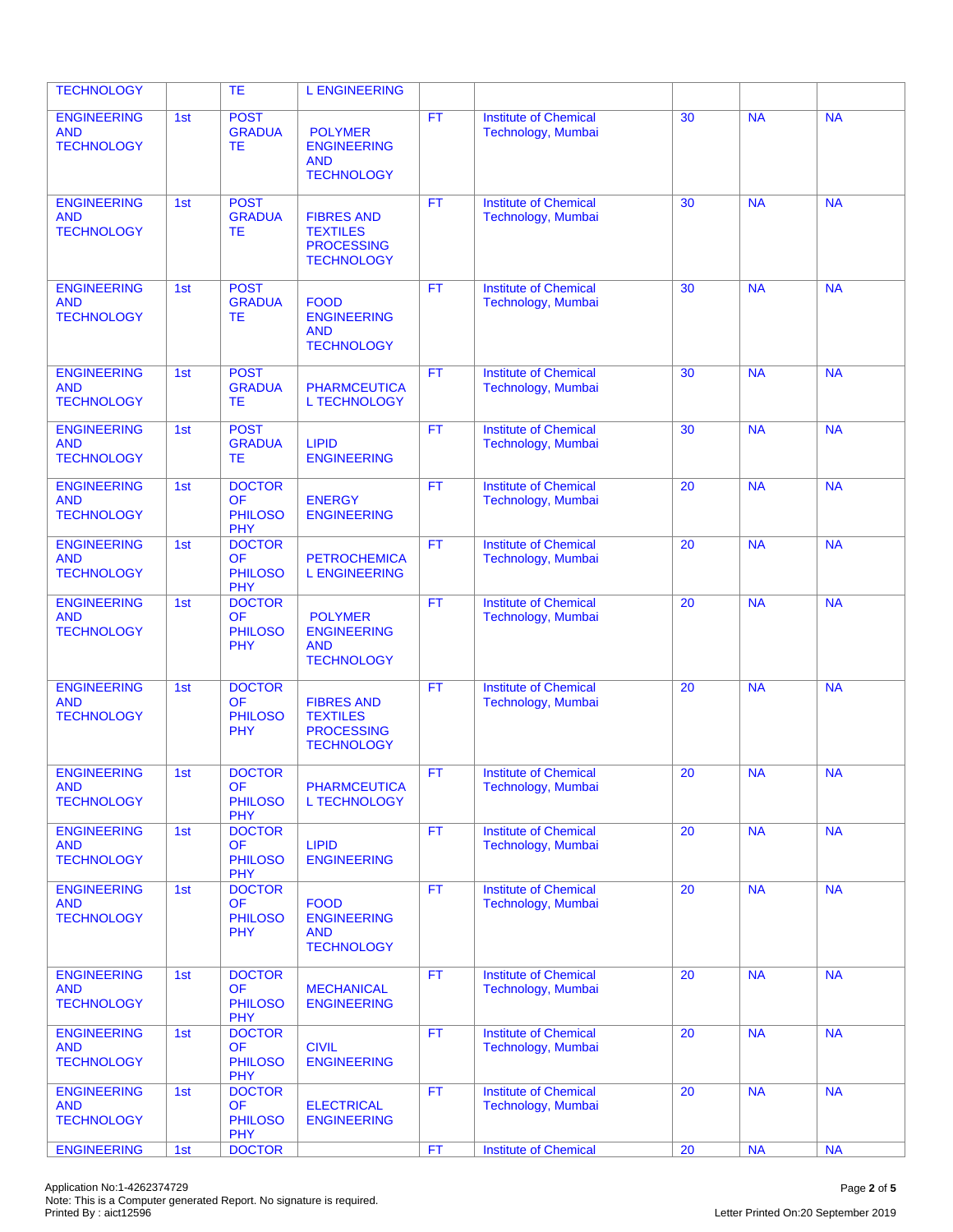| <b>AND</b><br><b>TECHNOLOGY</b>                       |     | <b>OF</b><br><b>PHILOSO</b><br><b>PHY</b>                  | <b>ELECTRONIC</b><br><b>ENGINEERING</b> |           | Technology, Mumbai                                 |    |           |           |
|-------------------------------------------------------|-----|------------------------------------------------------------|-----------------------------------------|-----------|----------------------------------------------------|----|-----------|-----------|
| <b>ENGINEERING</b><br><b>AND</b><br><b>TECHNOLOGY</b> | 1st | <b>DOCTOR</b><br><b>OF</b><br><b>PHILOSO</b><br><b>PHY</b> | <b>PHYSICS</b>                          | <b>FT</b> | <b>Institute of Chemical</b><br>Technology, Mumbai | 20 | <b>NA</b> | <b>NA</b> |
| <b>ENGINEERING</b><br><b>AND</b><br><b>TECHNOLOGY</b> | 1st | <b>DOCTOR</b><br><b>OF</b><br><b>PHILOSO</b><br><b>PHY</b> | <b>CHEMISTRY</b>                        | <b>FT</b> | <b>Institute of Chemical</b><br>Technology, Mumbai | 20 | <b>NA</b> | <b>NA</b> |
| <b>ENGINEERING</b><br><b>AND</b><br><b>TECHNOLOGY</b> | 1st | <b>DOCTOR</b><br><b>OF</b><br><b>PHILOSO</b><br><b>PHY</b> | <b>MATHEMATICS</b>                      | <b>FT</b> | <b>Institute of Chemical</b><br>Technology, Mumbai | 20 | <b>NA</b> | <b>NA</b> |
| <b>ENGINEERING</b><br><b>AND</b><br><b>TECHNOLOGY</b> | 1st | <b>DOCTOR</b><br><b>OF</b><br><b>PHILOSO</b><br><b>PHY</b> | <b>CHEMICAL</b><br><b>ENGINEERING</b>   | FT        | <b>Institute of Chemical</b><br>Technology, Mumbai | 20 | <b>NA</b> | <b>NA</b> |
| <b>ENGINEERING</b><br><b>AND</b><br><b>TECHNOLOGY</b> | 1st | <b>POST</b><br><b>GRADUA</b><br><b>TE</b>                  | <b>ENERGY</b><br><b>ENGINEERING</b>     | <b>FT</b> | <b>Institute of Chemical</b><br>Technology, Mumbai | 18 | <b>NA</b> | <b>NA</b> |
| <b>ENGINEERING</b><br><b>AND</b><br><b>TECHNOLOGY</b> | 1st | <b>POST</b><br><b>GRADUA</b><br><b>TE</b>                  | <b>CHEMICAL</b><br><b>ENGINEERING</b>   | <b>FT</b> | <b>Institute of Chemical</b><br>Technology, Mumbai | 18 | <b>NA</b> | <b>NA</b> |

+FT –Full Time,PT-Part Time

| Deficiencies Noted based on Self Disclosure                                                                        |                   |
|--------------------------------------------------------------------------------------------------------------------|-------------------|
| <b>Particulars</b>                                                                                                 | <b>Deficiency</b> |
| <b>Other Details Deficiency</b>                                                                                    |                   |
| List of faculty and data uploaded on the Institute web portal                                                      | Yes               |
|                                                                                                                    |                   |
| Fees to be charged, Reservation policy, Admission policy and Document retention policy are uploaded in Institute's | Yes               |
| Website?                                                                                                           |                   |
| Courses/Approved Intake displayed at the entrance of the Institute?                                                | Yes               |
| <b>Anti-Ragging Related Deficiency</b>                                                                             |                   |
| Undertaking obtained from all Students                                                                             | Yes               |
| <b>Appointment of Counselors</b>                                                                                   | <b>Yes</b>        |
| Undertaking obtained from parents of all the students                                                              | Yes               |
| Undertaking obtained from students staying in Hostel                                                               | Yes               |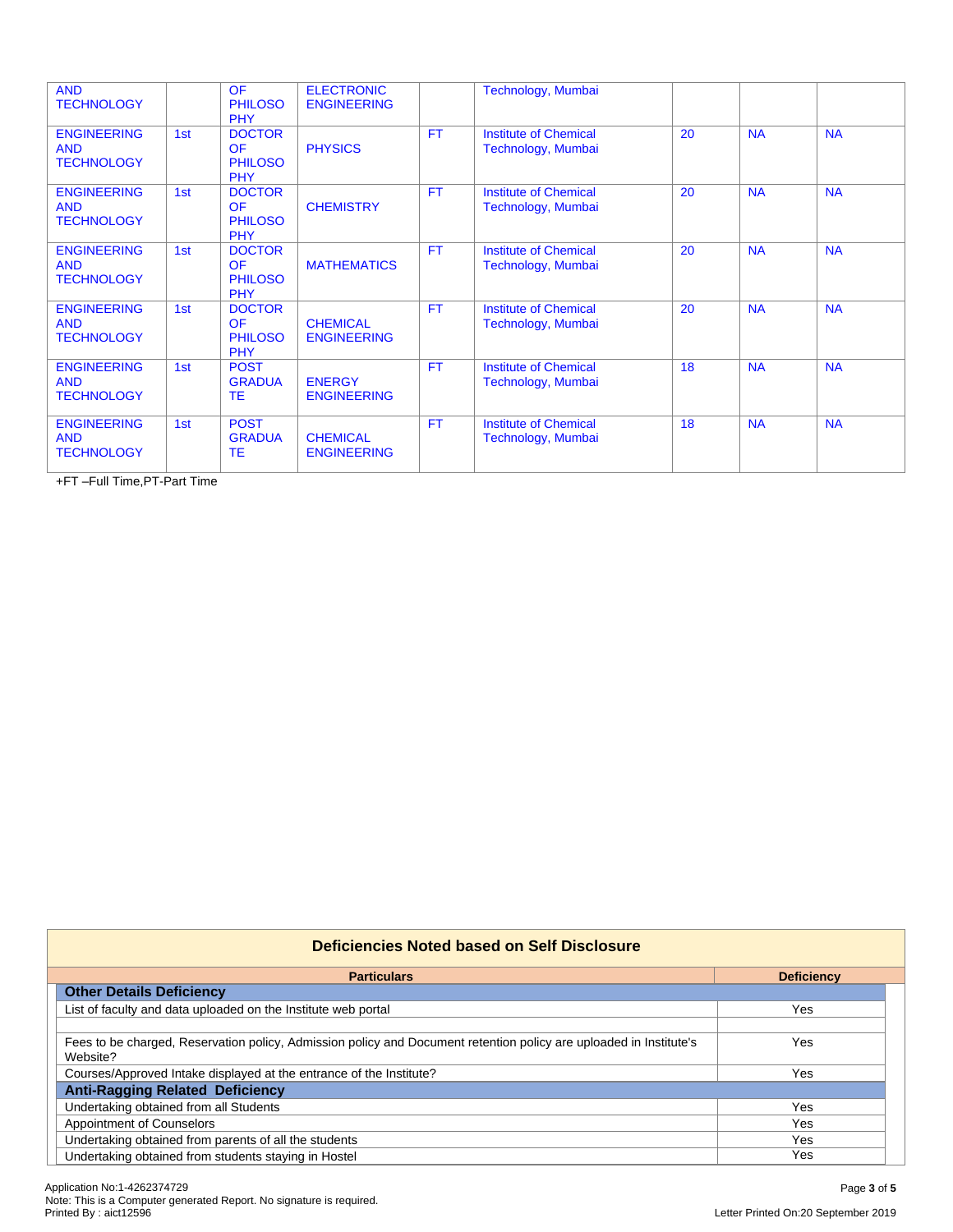| Undertaking obtained from parents of students staying in Hostel | Yes |
|-----------------------------------------------------------------|-----|
|                                                                 |     |
| <b>Other Facilities Deficiency</b>                              |     |
| AICTE Approval Letters- EoA/LoA                                 | Yes |
| <b>Administrative Area Deficiency</b>                           |     |
| Office All Inclusive                                            | Yes |
| Department Offices/Cabin for Head of Dept                       | Yes |
| <b>Amenities Area Deficiency</b>                                |     |
| Boys Common Room                                                | Yes |
| <b>Girls Common Room</b>                                        | Yes |
| Cafeteria                                                       | Yes |
| <b>Stationery Store</b>                                         | Yes |
| First aid cum Sick Room                                         | Yes |
| <b>Faculty Deficiency</b>                                       | Yes |
| <b>Computational Facilities</b>                                 |     |
| Number of PCs in Language lab                                   | Yes |
| Legal Application S/W                                           | Yes |
| PCs to Student ratio                                            | Yes |
| <b>Library Facilities</b>                                       |     |
| e-Books Volumes                                                 | Yes |
| <b>Titles</b>                                                   | Yes |
| e-Books Titles                                                  | Yes |
| Journals                                                        | Yes |
| Reading Room Seating Capacity                                   | Yes |
| <b>Instructional Area Common Facilities</b>                     |     |
| Language Laboratory                                             | Yes |
| <b>Instructional Area- ENGINEERING AND TECHNOLOGY</b>           |     |
| Class Rooms - PG                                                | Yes |
| Laboratories-All                                                | Yes |
| Workshops - Basic                                               | Yes |
| <b>Drawing Halls</b>                                            | Yes |
| Seminar Hall                                                    | Yes |

**\***Please refer Deficiency Report for details

**INSTITUTE OF CHEMICAL TECHNOLOGY MUMBAI MARATHWADA OFF CAMPUS** is hereby informed to submit the compliance of the deficiencies mentioned above to the Regional Office within a period of **6 months** from the date of issuance of this letter failing which the council shall initiate strict action as defined in Approval Process Handbook 2019-20 during the subsequent Academic Year.

In case of any differences in content in this Computer generated Extension of Approval Letter, the content/information as approved by the Executive Council / General Council as available on the record of AICTE shall be final and binding.

Strict compliance of Anti-Ragging Regulation: - Approval is subject to strict compliance of provisions made in AICTE Regulation notified vide F. No. 37- 3/Legal/AICTE/2009 dated July 1, 2009 for Prevention and Prohibition of Ragging in Technical Institutions. In case Institution fails to take adequate steps to Prevent Ragging or fails to act in accordance with AICTE Regulation or fails to punish perpetrators or incidents of Ragging, it will be liable to take any action as defined under clause 9(4) of the said Regulation.

### **It is mandatory to comply all the essential requirements as given in APH 2019-20(appendix 6)**

NOTE: If the State Government / UT / DTE / DME has a reservation policy for admission in Technical Education Institutes and the same is applicable to Private & Self-financing Technical Institutions, then the State Government / UT/ DTE / DME shall ensure that 10 % of Reservation for EWS would be operational from the Academic year 2019-20 without affecting the percentage reservations of SC/ST/OBC/General. However, this would not be applicable in the case of Minority Institutions referred to the clause (1) of Article 30 of Constitution of India.

> **Prof. A.P Mittal Member Secretary, AICTE**

Copy to:

### **1. The Director Of Technical Education\*\*, Maharashtra**

**2. The Registrar\*\*,** Institute Of Chemical Technology, Mumbai